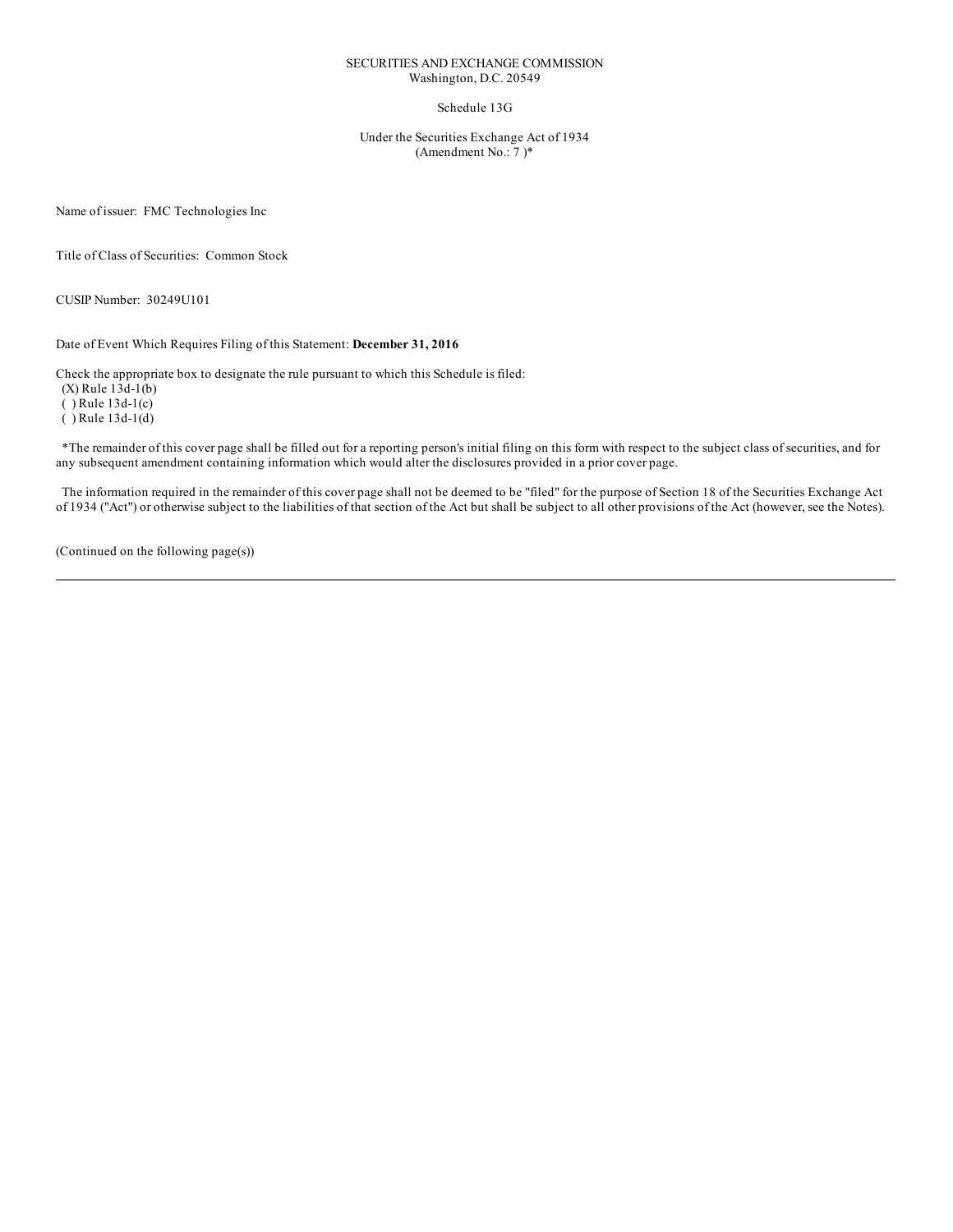CUSIP No.: 30249U101

```
1. NAME OF REPORTING PERSON
S.S. OR I.R.S. IDENTIFICATION NO. OF ABOVE PERSON
```
The Vanguard Group - 23-1945930

2. CHECK THE APPROPRIATE [LINE] IF A MEMBER OF A GROUP

A. B.  $X$ 

3. SEC USE ONLY

4. CITIZENSHIP OF PLACE OF ORGANIZATION

Pennsylvania

(For questions 5-8, report the number of shares beneficially owned by each reporting person with:)

5. SOLE VOTING POWER

358,075

6. SHARED VOTING POWER

70,439

7. SOLE DISPOSITIVE POWER

21,738,415

8. SHARED DISPOSITIVE POWER

427,585

9. AGGREGATE AMOUNT BENEFICIALLY OWNED BY EACH REPORTING PERSON

22,166,000

10. CHECK BOX IF THE AGGREGATE AMOUNT IN ROW (9) EXCLUDES CERTAIN SHARES

N/A

11. PERCENT OF CLASS REPRESENTED BY AMOUNT IN ROW 9

9.82%

12. TYPE OF REPORTING PERSON

IA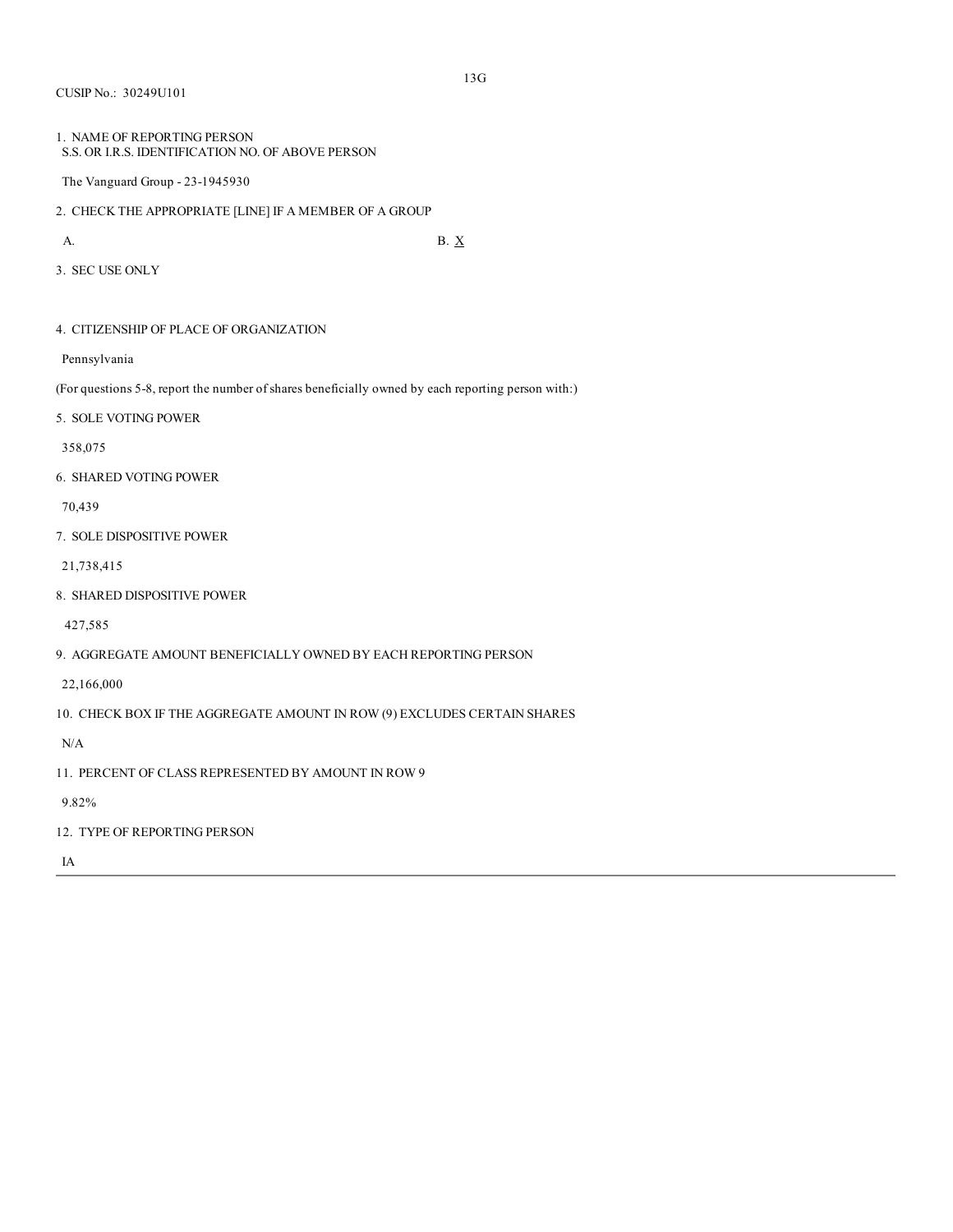# SECURITIES AND EXCHANGE COMMISSION Washington, D.C. 20549

## SCHEDULE 13G Under the Securities Act of 1934

Check the following [line] if a fee is being paid with this statement N/A

Item 1(a) - Name of Issuer:

FMC Technologies Inc

Item 1(b) - Address of Issuer's Principal Executive Offices:

5875 N. Sam Houston Parkway W. Houston, Texas 77086

Item 2(a) - Name of Person Filing:

The Vanguard Group - 23-1945930

Item 2(b) – Address of Principal Business Office or, if none, residence:

100 Vanguard Blvd. Malvern, PA 19355

Item 2(c) – Citizenship:

Pennsylvania

Item 2(d) - Title of Class of Securities:

Common Stock

Item 2(e) - CUSIP Number

30249U101

# Item 3 - Type of Filing:

This statement is being filed pursuant to Rule 13d-1. An investment adviser in accordance with §240.13d-1(b)(1)(ii)(E).

Item 4 - Ownership:

(a) Amount Beneficially Owned:

22,166,000

(b) Percent of Class:

9.82%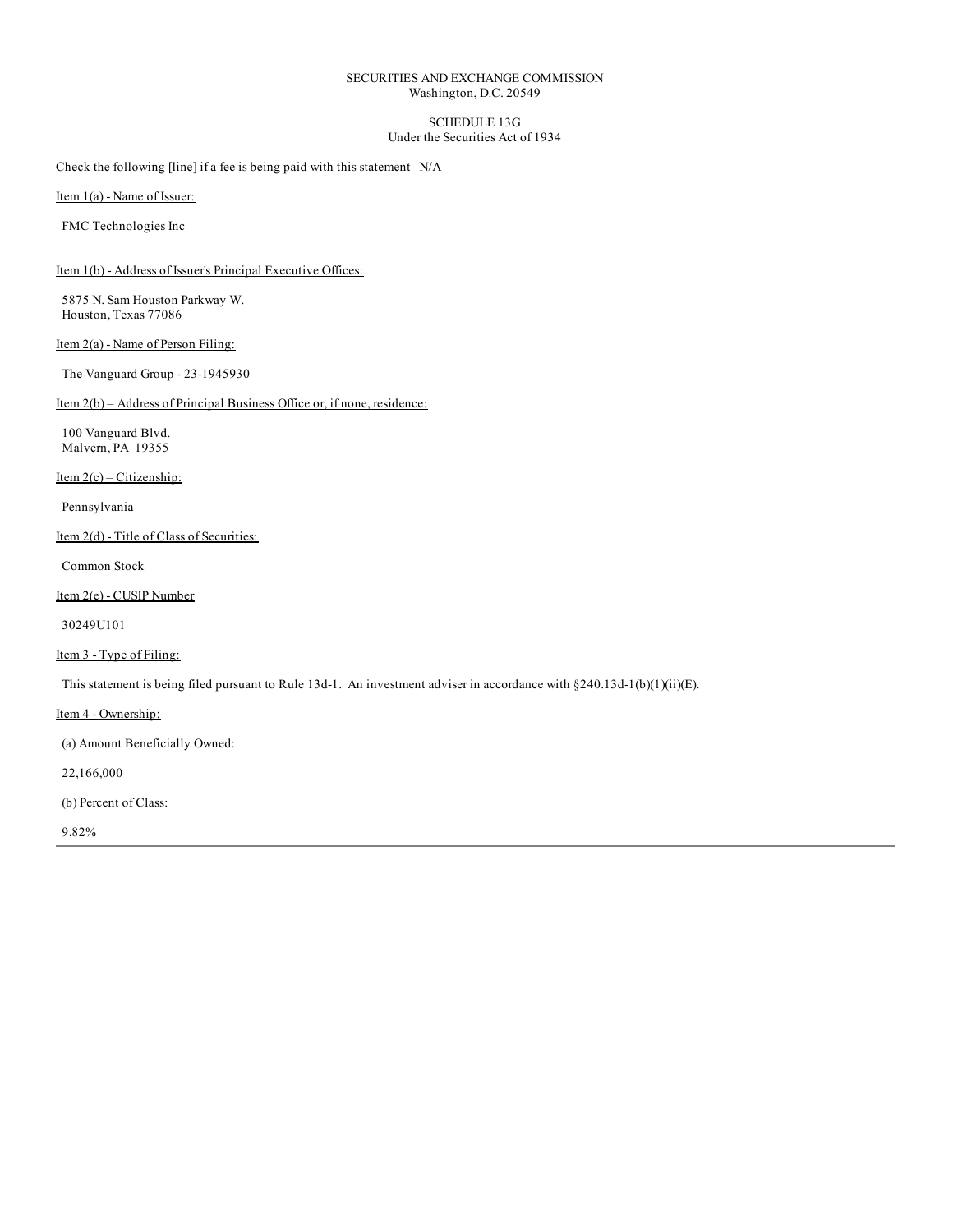- (c) Number of shares as to which such person has:
- (i) sole power to vote or direct to vote: 358,075
- (ii) shared power to vote or direct to vote: 70,439
- (iii) sole power to dispose of or to direct the disposition of: 21,738,415
- (iv) shared power to dispose or to direct the disposition of: 427,585

### Comments:

#### Item 5 - Ownership of Five Percent or Less of a Class:

Not Applicable

Item 6 - Ownership of More Than Five Percent on Behalf of Another Person:

Not applicable

Item 7 - Identification and Classification of the Subsidiary Which Acquired The Security Being Reported on by the Parent Holding Company:

See Attached Appendix A

Item 8 - Identification and Classification of Members of Group:

Not applicable

Item 9 - Notice of Dissolution of Group:

Not applicable

# Item 10 - Certification:

By signing below I certify that, to the best of my knowledge and belief, the securities referred to above were acquired in the ordinary course of business and were not acquired for the purpose of and do not have the effect of changing or influencing the control of the issuer of such securities and were not acquired in connection with or as a participant in any transaction having such purpose or effect.

## **Signature**

After reasonable inquiry and to the best of my knowledge and belief, I certify that the information set forth in this statement is true, complete and correct.

Date: 02/09/2017

By /s/ F. William McNabb III\*

F. William McNabb III

President and Chief Executive Officer

\*By: /s/ Glenn Booraem

Glenn Booraem, pursuant to a Power of Attorney filed September 9, 2013, see File Number 005-56905, Incorporated by Reference